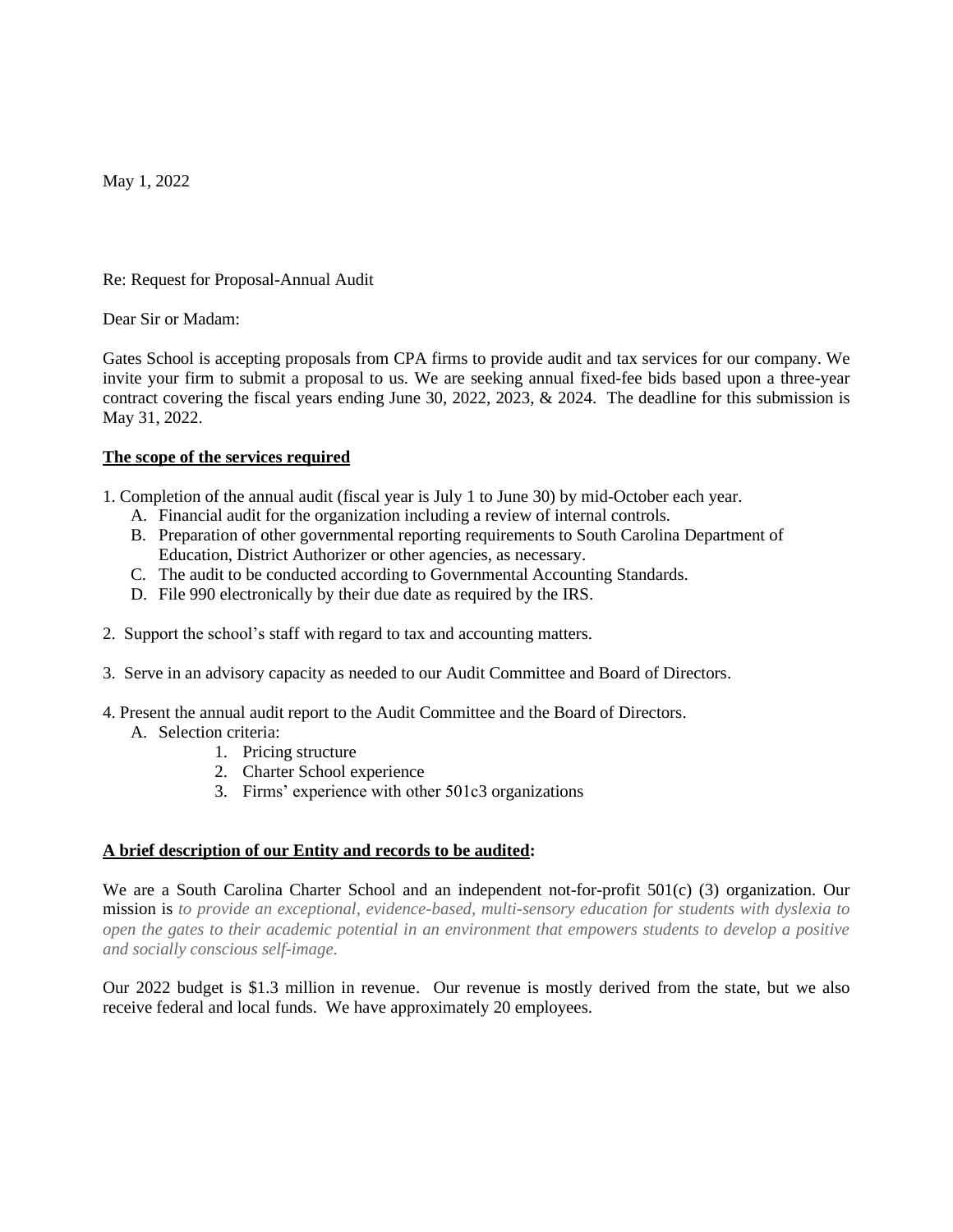## **Other General Information**

- 1. The basis of our accounting procedures is modified-accrual (fund accounting)
- 2. An annual budget is formulated for and approved by our Board of Directors.
- 3. Monthly financial statements are presented to the Board to review each month. Our Board of Directors approves the financials at monthly meetings.
- 4. Our accounting year is July  $1 -$  June 30.
- 5. Form 990 is due by the 15th day of the 5th month after the organization's accounting period ends (November 15th).
- 6. 60 to 65% of our expense is payroll and benefits.
- 7. Our General Ledger system is QuickBooks.
- 8. Our major banking relationship is with South State Bank.
- 9. We do not currently offer a retirement plan.
- 10. Our organization is governed by a very active and involved Board of Directors which is representative of the local business community.
- 11. The current officers of the Board are: Stephanie Sams, Chair Trey Zimmerman, Vice Chair Eric Bentson, Treasurer Ashley Goverman, Secretary
- 12. The following staff personnel will be able to provide information and explanation. Ashley Brooks, Executive Director Janice Nichols, Director of Operations Melissa Kiddy, Veris CPA
- 13. Our staff will prepare schedules, whenever possible, pull and reproduce documents, as necessary. Our staff will be available to type audit confirmation letters to banks, Insurance Companies, etc.

#### **Management Letter**

A management letter if needed, should identify any state audit findings, recommendations affecting the financial statements, internal control, accounting, accounting systems, legal issues, any noncompliance with laws and regulations and any other items the auditors consider material.

#### **Presentations**

The Auditors will be required to make a presentation to the Audit Committee and Board of Directors upon completion of the audit.

The Executive Director and the Finance Committee will review a draft of the auditor's report and management letter along with the auditing firm's staff. The number of copies required will be discussed at that time.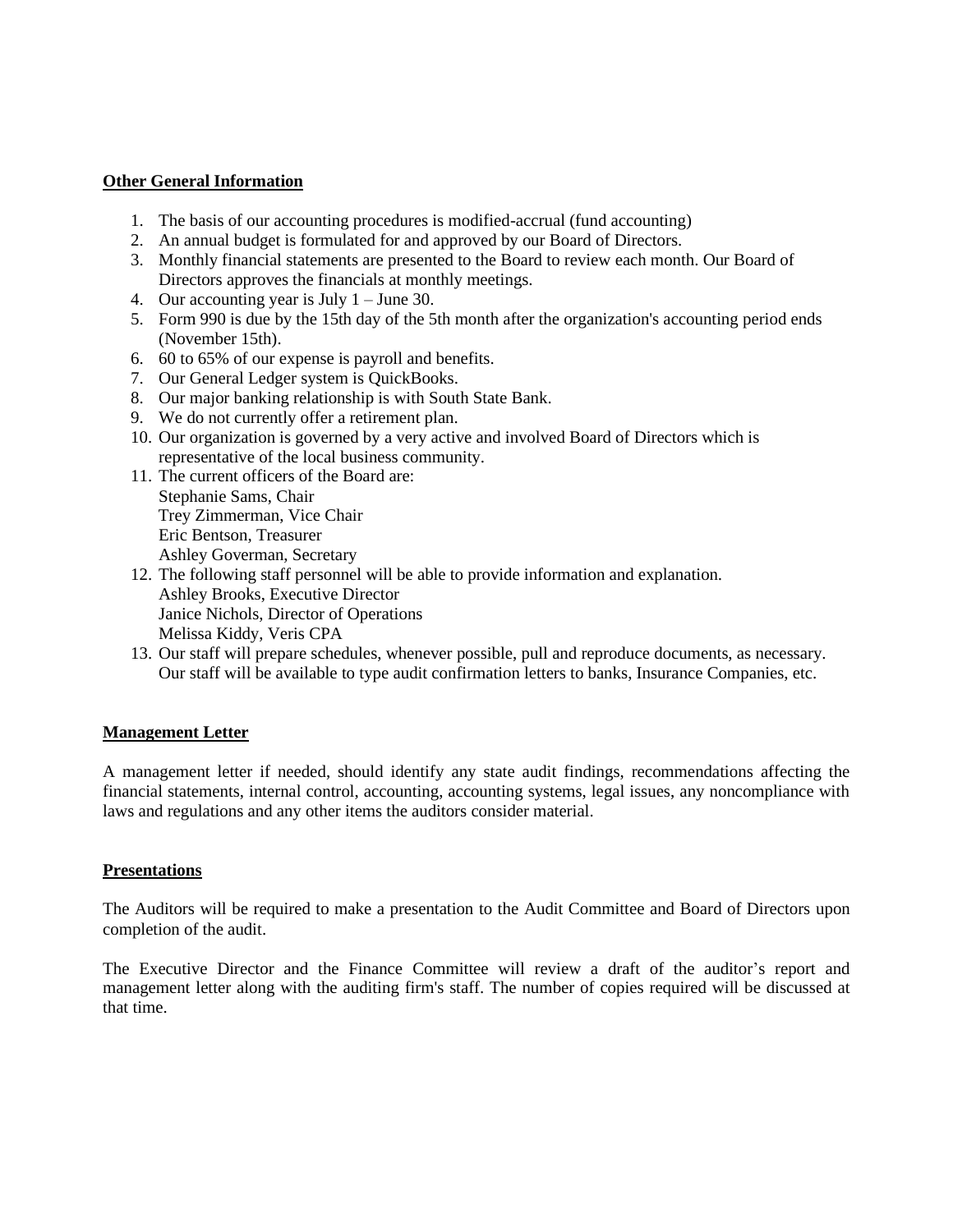## **Miscellaneous**

Gates School was in our first year of operations in 2021-2022 and thus has no prior audit history.

## **Time Considerations:**

- 1. Bids should be in no later than May 31, 2022..
- 2. We expect to make a decision by June 30, 2022.
- 3. Audit work can commence July 1, 2022, or any time thereafter.
- 4. The audit should be concluded and the audit report issued by October 15, 2022..

#### **Proposal Criteria**:

In order to simplify the process of choosing an audit firm, we request that you include the following items in your proposal:

- 1. Name of Firm, local address, telephone number, and name of contact person and date.
- 2. Briefly state your understanding of the work to be done.
- 3. State an all-inclusive, annual fixed fee based upon a three-year contract.
- 4. State the name of the firm's representative and title.
- 5. The person signing the letter should also be authorized to bind the Audit Firm to the contract.
- 6. State whether your firm is local, regional, national or international.
- 7. State the location of the office where the work will be done, and a brief description of the overall make-up of the firm, including employees.
- 8. Affirm that you are a properly licensed certified public accountant.
- 9. Explain your knowledge and experience in auditing charter schools
- 10. Identify the individuals that will be doing the fieldwork on the audit. Resumes of experience are requested, but optional.
- 11. Give a statement of your auditing practices, what is to be expected and a brief description of how you would anticipate your audit report would be worded.

Questions concerning the audit can be answered by Ashley Brooks, Executive Director.

Please email a PDF version of the proposal to Ashley Brooks (a.brooks@gatesschool.org).

#### **All bids should be submitted by May 31, 2022**

The proposal will become a part of our file, without any obligation on our part.

# **Selection Criteria**

The selection that will be used to choose a firm will be based upon pricing structure, charter school experience, and experience with similar 501c3 organizations.

We reserve the right to reject any and all offers, to request additional information from all prospective bidders, and to choose an audit firm that will best meet our needs.